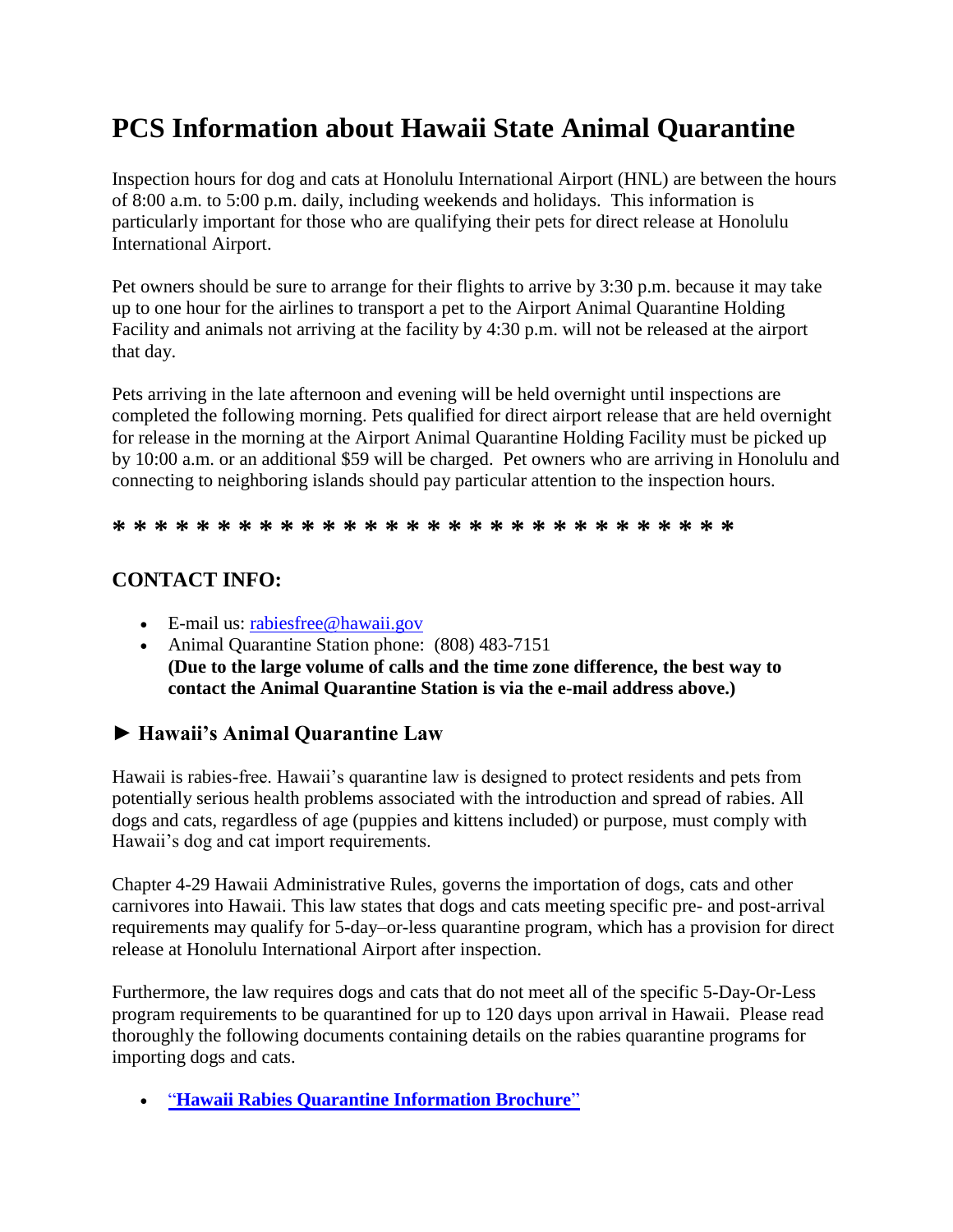**["Checklist For 5-Day-Or-Less Program"](https://hdoa.hawaii.gov/ai/files/2013/01/5-Day-Checklist-11-2017.pdf) (Updated 11/4/2017)**

## **Prohibited Animals**:

The regulation of animal breeds and species that are permitted to enter Hawaii is under Plant Quarantine Branch jurisdiction and administrative rules. Non-domestic dogs and cats and hybrids such as wolf, wolf cross, Dingo, Bengal, Savannah, etc are prohibited under Plant Quarantine (PQ) law. Refer to Plant Quarantine's **[animal guidelines for importation.](http://hdoa.hawaii.gov/pi/pq/import-program/animal-guidelines/)**

# **Puppies and Kittens**:

Due to the minimum amount of time needed to prepare a puppy or kitten to meet the requirements of the 5-Day-Or-Less program, a puppy or kitten will be about 10 months of age by the time the preparations are completed. Puppies and kittens not able to meet all of the requirements for the 5-Day-Or-Less program will be quarantined for 120 days.

#### **Hawaii Resident Pets:**

Owners wishing to leave Hawaii with their pets and return without extended quarantine must meet all requirements listed on the "Checklist Only For Resident Dogs And Cats Originating From Hawaii And Returning For The 5-Day-Or-Less Program." The length of the waiting period after a successful rabies blood test is modified and must be completed before leaving Hawaii.

 **["Checklist Only For Resident Dogs And Cats](https://hdoa.hawaii.gov/ai/files/2013/01/aqs-checklist-residing-HI-17.pdf) Located in Hawaii that are Departing and Returning to Hawaii under the [5-Day-Or-Less Program"](https://hdoa.hawaii.gov/ai/files/2013/01/aqs-checklist-residing-HI-17.pdf) (Updated 10/2017)**

# **Re-Entry Fee Requirements:**

For pets re-entering Hawaii after completing a Hawaii rabies quarantine program, [click here](http://hdoa.hawaii.gov/ai/home/aqs/animal-quarantine-information-page/re-entry-fee-requirements/) for requirements when a reduced "Re-entry" fee for Direct Airport Release or 5-Day Or-Less quarantine applies.

#### **Direct Release on Neighbor Islands:**

Owners wishing to fly their pet directly to **Kona International Airport at Keahole (KOA), Kahului Airport (OGG) or Lihue Airport (LIH)** must obtain a Neighbor Island Inspection Permit (NIIP).

Refer to the **["Checklist for Requesting Direct Airport Release at Kona, Kahului and Lihue](https://hdoa.hawaii.gov/ai/files/2013/01/Checklist-for-Requesting-Direct-Airport-Release-at-Neighbor-Island-Nov_2017.pdf)  [Airports"](https://hdoa.hawaii.gov/ai/files/2013/01/Checklist-for-Requesting-Direct-Airport-Release-at-Neighbor-Island-Nov_2017.pdf)** [Rev. 11/2017]

Note that one of the requirements to obtain a NIIP is that owners must contract with and make reservations for inspection at these airports with one of the veterinary hospitals listed on the checklist. These contractors will send a confirmation to the Animal Quarantine Station that they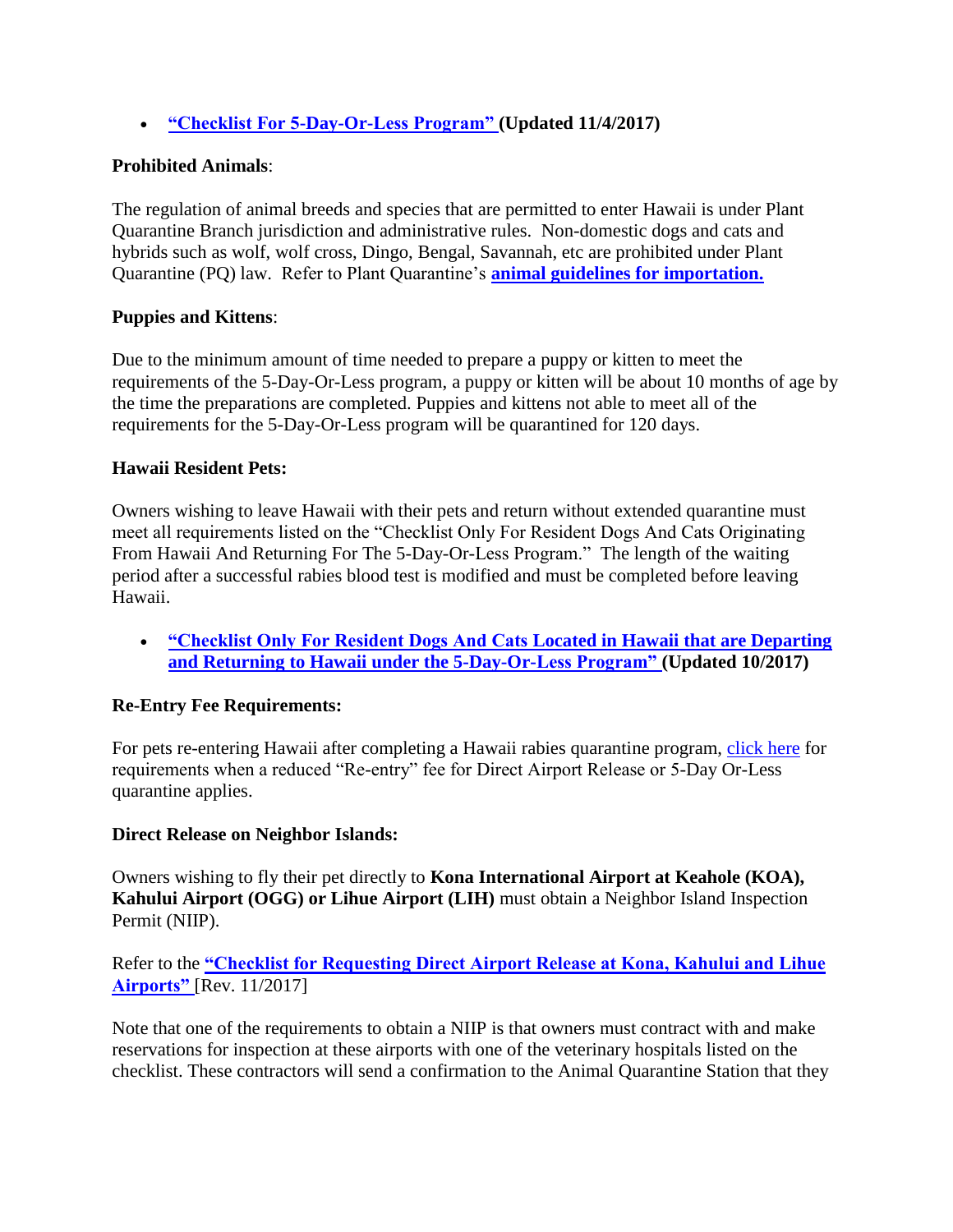have agreed to perform the inspection and release procedure. Owners are responsible for the additional fees to the contractor for this service.

# **Contact a listed veterinary hospital before booking your flight to see if they are able to perform the inspection. (See Checklist above)**

**Pets from Areas Exempted from Rabies Quarantine:** For pets arriving from exempt areas follow:

 **[Checklist for Pets Arriving from British Isles, Australia, Guam and New Zealand](http://hdoa.hawaii.gov/ai/files/2013/01/aqs-checklist-exempt_New_-Revised-05-09-2016.pdf)** [Rev. 5/16]

**Note for Guam:** See **FORMS** section below for the Affidavit for Export from Guam to Hawaii.

# ANSWERS TO FREQUENTLY ASKED QUESTIONS

# **1. Why does Hawaii have a quarantine for dogs, cats and carnivores?**

Hawaii is the only state that is rabies-free. It is important that we maintain that status. The introduction of rabies would have dire circumstances, not only for public health, but would have an adverse affect on Hawaii's unique eco-system, tourism, as well as local lifestyle.

Because Hawaii is rabies free, resident pets are not required to be vaccinated for rabies. Should rabies become established in the state, animal and human health programs and rabies disease control programs would be very costly for the citizens of the entire state.

To prevent rabies from entering the state, the current law requires that dogs, cats and carnivores complete either the 120-day or 5-day-or-less rabies quarantine. The law also requires that entire cost of the rabies quarantine program be paid by the users of the quarantine facility. General funds (taxpayer funds) may not be used to run this program.

# **2. How much does it cost to quarantine my pet?**

The 120-day quarantine program costs \$1,080 per pet. The 5-day-or-less quarantine program costs \$224 per pet. The direct release program costs \$165 per pet.

There are no discounts for multiple pets. The law requires that the program be self-sustaining and paid solely by the users of quarantine.

The U.S. Department of Defense may reimburse active duty military members with dogs or cats up to \$550 per family for quarantine expenses. Military members should check with their command on whether this allotment is available to them.

Prices are subject to change.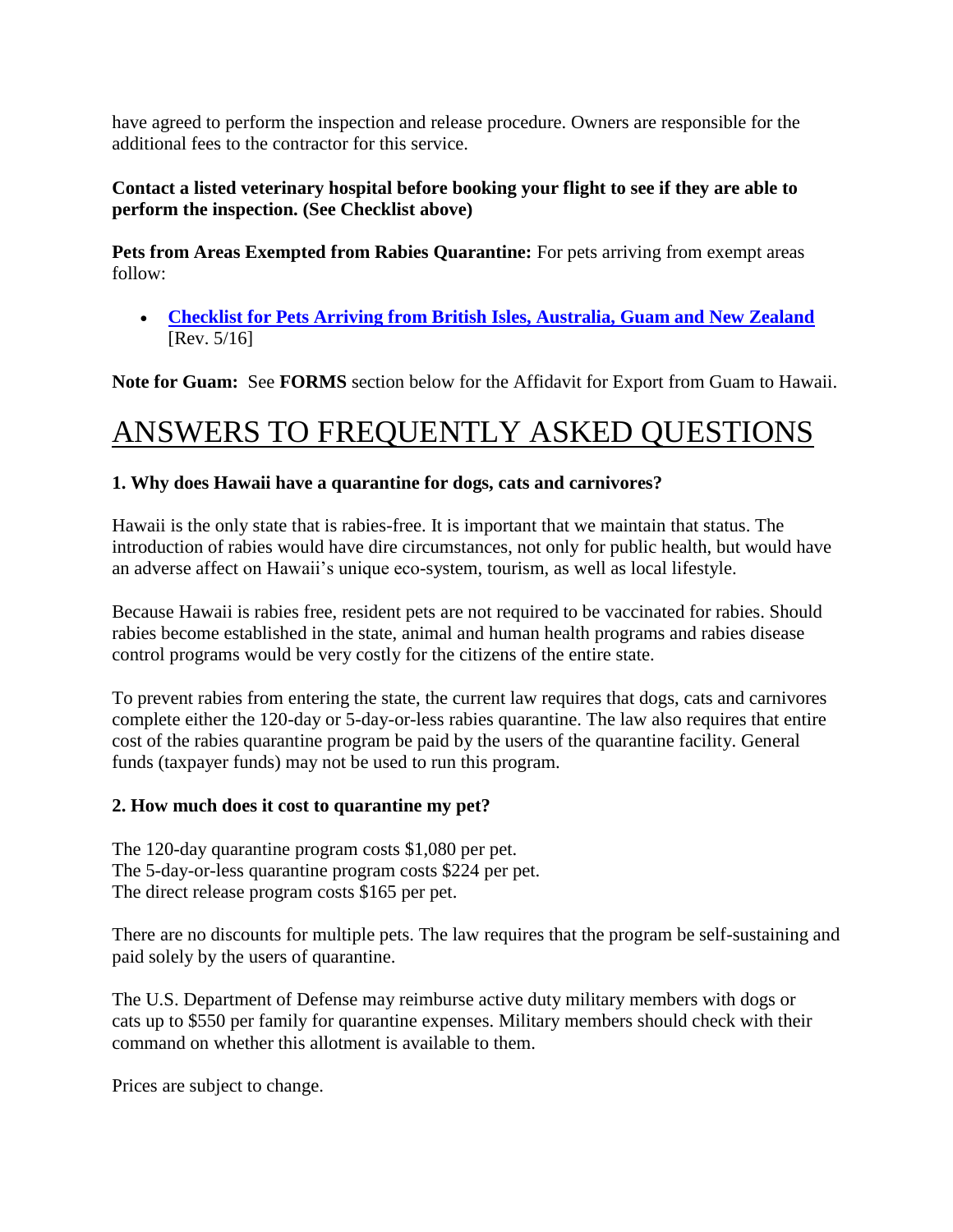### **3. How do I qualify my dog or cat for the 5-day-or-less quarantine?**

There are several pre-shipment requirements that must be completed to qualify for the 5-day-orless quarantine (for more detailed information, please see the [Rabies Quarantine Brochure\)](http://hdoa.hawaii.gov/ai/files/2013/01/aqsbrochure.pdf):

> a. The pet must have been administered at least two (2) rabies vaccines in its lifetime. The second vaccination must have been administered no less than 30 days after the first vaccination.

In addition, the most recent vaccination must have been given no less than 90 days, and no more than 12 months prior to arrival in Hawaii for 12-month licensed vaccines and no less than 90 days and no more than 36 months prior to arrival in Hawaii for 3-year licensed vaccines;

- b. The pet should be microchipped for identification. The microchip is required to identify the pet with the blood sample;
- c. A blood sample must be sent to an approved laboratory for the OIE-Flourescent Antibody Serum Neutralization Test (OIE-FAVN), which tests for the adequate response to the rabies vaccine. A test result >0.5 IU/ml is required; and
- d. The pet must complete the required waiting period from the date the laboratory receives the blood sample before it may enter the state under the following programs:
	- o 5-day-or-less quarantine requires 120-day pre-arrival waiting period.

If the pre-arrival requirements are not met, then the pet will not qualify for the program and must complete a more lengthy quarantine program.

# **4. What if my pet arrives in Hawaii before the required waiting period has elapsed?**

If your pet arrives before the required waiting period has elapsed, your pet will not qualify for the shorter quarantine program. Your pet must remain in quarantine until it has completed the 120-day waiting period after passing an OIE-FAVN rabies serological test. Your pet must also remain in quarantine until at least 90 days has passed after the most recent rabies vaccination. You will be charged \$14.30 for each day in quarantine, plus \$224 in these situation.

# **5. How will I know if my pet passed the OIE-FAVN test?**

The laboratories send the test results directly to the Animal Quarantine Station and to your veterinarian. In most cases, your veterinarian will have the results before the quarantine station can post it on the department's website at: [http://hdoa.hawaii.gov/ai/aqs/animal-quarantine](http://hdoa.hawaii.gov/ai/aqs/animal-quarantine-microchip-search/)[microchip-search/](http://hdoa.hawaii.gov/ai/aqs/animal-quarantine-microchip-search/)

The website will also indicate the earliest date your pet can enter Hawaii and qualify for the 5 day-or- less quarantine based on the 120-day waiting period. Be aware that the two required rabies vaccinations must also be in compliance for a pet to qualify for the 5-day-or-less program.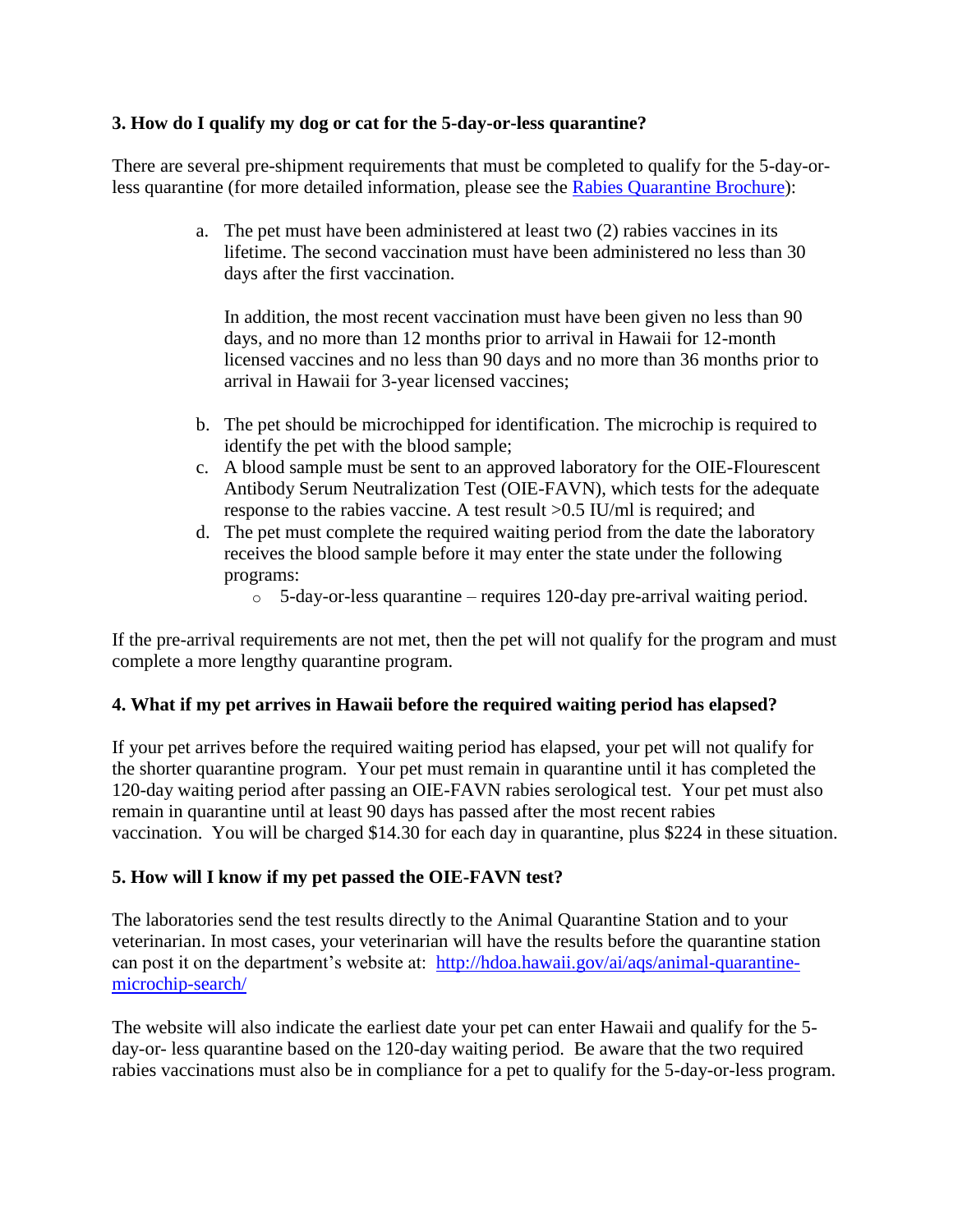The website is updated weekly; although during peak periods or staffing shortages, the interval between updates may be as long as three or four weeks. If you are anxious to learn of the results, you may ask you veterinarian's office to contact you when the results are received.

#### **6. Are there any exemptions to the quarantine?**

The law allows exemption to quarantine confinement for:

- Guide dogs for the blind and certified service dogs for the disabled. Guide and service dogs must complete pre-shipment requirements including having a current rabies vaccination, passing an OIE-FAVN rabies blood test prior to arrival in Hawaii with > 0.5 IU/ml and certification. For more information on guide and service dogs, go to the website at: [http://hdoa.hawaii.gov/ai/aqs/guide-service](http://hdoa.hawaii.gov/ai/aqs/guide-service-dogs/)[dogs/.](http://hdoa.hawaii.gov/ai/aqs/guide-service-dogs/)
- Dogs and cats from New Zealand, Australia, Guam and the British Isles. To import a dog or cat from these specific rabies-free areas to Hawaii, an import permit number is not required. However, if the exporting country requires an import permit number before they export a pet to Hawaii, call the Animal Quarantine Station at (808) 483-7151 or e-mail a message to: [rabiesfree@hawaii.gov](mailto:rabiesfree@hawaii.gov?subject=Import%20Permit)

# **7. What is the procedure when my pet arrives in Honolulu?**

Honolulu is the only port of entry for all animals. All animals must arrive in Honolulu for inspection and quarantine.

Dogs and cats arriving in Honolulu will be taken from the aircraft by airline personnel and delivered to the Airport Animal Quarantine Holding Facility. Pets are taken out of their carriers and placed in indoor kennels and provided with fresh water. Food may be provided at owner's request.

Pets arriving during the day are transferred to the main Animal Quarantine Station in Halawa Valley on one of two van runs each day. If your pet arrives after 3:00 p.m. it will spend the night at the airport facility and will be transferred to the main Animal Quarantine Station the next morning.

# **8. Can I visit my pet after it arrives at the airport?**

If you are concerned about how your pet endured the flight, brief visual inspection of your pet is allowed at the Airport Animal Quarantine Holding Facility. The office is located at the Ewa Service Road that runs between the interisland terminal and the main terminal.

Owners may also call the airport facility for an update on their pet. The phone number is (808) 837-8092. The facility is staffed 24-hours a day.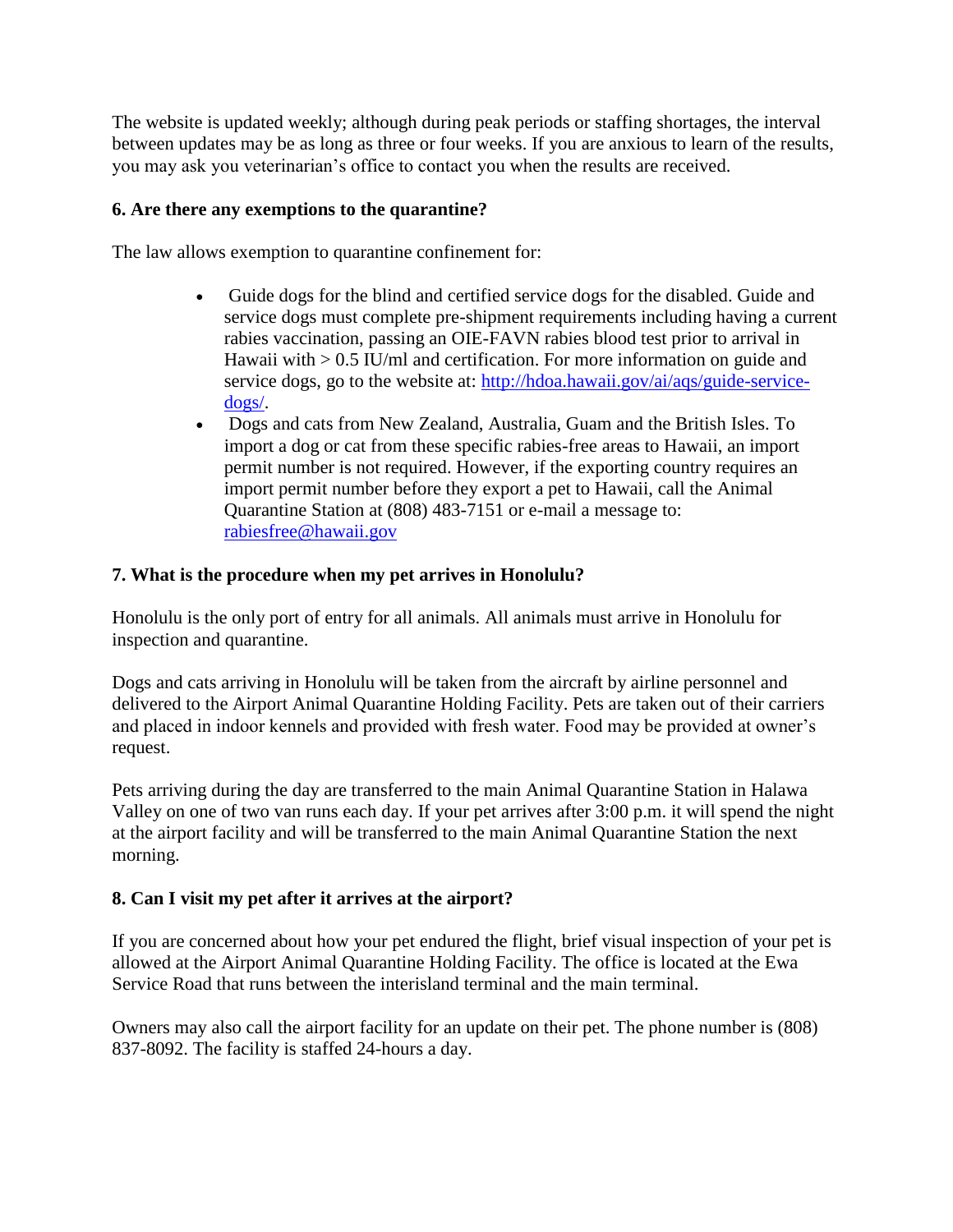#### **9. I am transiting through Hawaii to another destination and will vacation in Hawaii for a short period with my dog/cat. What do I do?**

Pets in transit must stay in quarantine for the duration of your stay. The airline will bring the pet from the airplane to the Airport Animal Quarantine Holding Facility and the pet will be transferred to the main Animal Quarantine Station in Halawa Valley. Your pet will also require a health certificate issued by an accredited veterinarian within 14 days prior to arrival in Honolulu.

The cost per pet is currently \$45 administrative fees, plus \$14.30 per day for food and kenneling.

You may pay for the fees at the Airport office or you may go to the main Quarantine Station the day after you arrive and pay the fees by cash, VISA or MasterCard, or travelers check.

Be sure that the staff knows your departure information at least 72-hours prior to your departure so the pet can be brought back to the airport in time for your flight. Remind the airline to pick up your pet when you check in at the airport.

**If your pet is laying over in Honolulu for a period less than 24 hours**, you must call the Animal Port in advance of your arrival to schedule them to house your pet. The phone number for Animal Port is (808) 833-2049 or (808) 946-2187 ext. 2. Animal Port is a service provided by the Hawaiian Humane Society and is not affiliated with the State Animal Quarantine program.

#### **10. Is my pet allowed to fly with me in the passenger cabin of the airplane?**

The Department of Agriculture does not have any regulation regarding where pets fly within the aircraft. It is totally up to each airline's policy. The airline is required by law to bring all incoming animals directly from the plane to the Airport Animal Quarantine Holding Facility.

Animals still under quarantine which are transiting from the Airport Animal Quarantine Holding Facility to an approved outer island satellite quarantine facility or approved veterinary hospital are not permitted to fly in-cabin. If medical issues require this, special arrangements will need to be made with the Airport Animal Quarantine Holding Facility to arrange for an inspector to accompany the animal in this instance.

#### **11. Can I send my pet prior to my arrival in Honolulu?**

You do not have to be present when your pet arrives. Label your pet's airline carrier with the full names of the owner and any co-owner. Include complete addresses and phone numbers to be used in case of emergency.

A notarized Dog and Cat Import Form (AQS-278) should be sent ahead of your pet's arrival so that the information will be on file. Only the name(s) appearing on the Shipmaster's Declaration form will be recognized as the legal owners of your pet for the purposes of quarantine.

#### **12. If I am not in Hawaii, can I designate someone else to look in on my pet?**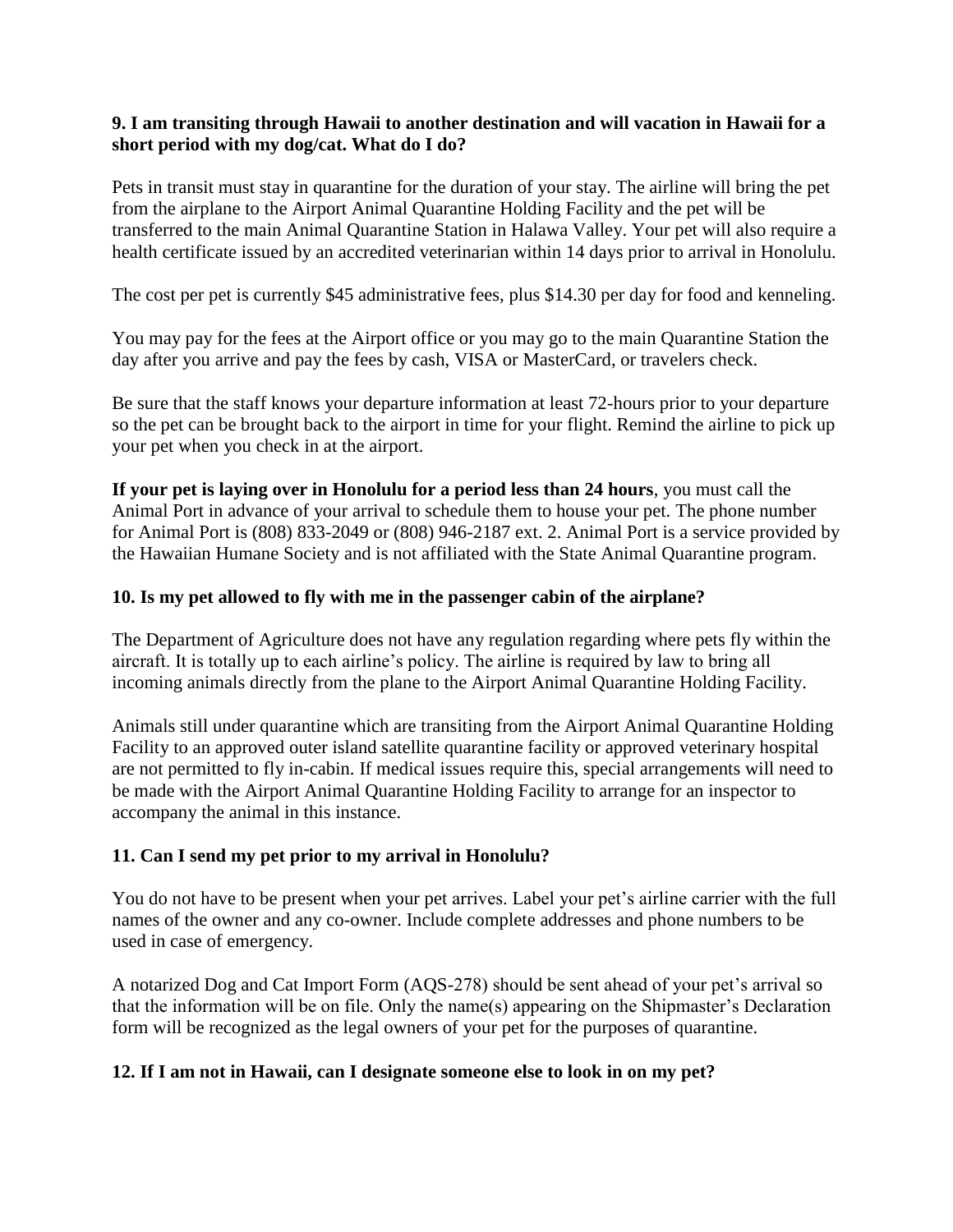You may designate someone in Hawaii to be responsible for your pet by listing them as a coowner on the Dog and Cat Import Form (AQS-278). This authorizes the person to visit the pet and to act on the owner's behalf.

You may also send a notarized letter to the Animal Quarantine Station authorizing a person to visit your pet. Please include the ID number of this person in the letter.

#### **13. Where is the Animal Quarantine Station?**

The Animal Quarantine Station is located in Halawa Valley at 99-951 Halawa Valley Street. The phone number is: (808) 483-7151. The fax number is: (808) 483-7161

For information about bus transportation to the facility, call The Bus at 848-5555.

#### **14. When can I visit my pet while it is in quarantine?**

Visiting hours at the quarantine station are:

Tuesdays, Thursdays: 1:00 p.m. to 4:30 p.m. Wednesdays: 1:00 p.m. to 5:30 p.m. Saturday, Sunday: 12:00 p.m. to 3:30 p.m.

(The station is closed for visitation on state holidays, Mondays and Fridays)

#### **15. Can anyone visit my pet in quarantine?**

No. Only registered owners or designated co-owners will be allowed to visit your pet, including designated handlers. An AQS-issued visitor pass must be obtained and a valid photo identification must be presented at each visit.

All visits are strictly in the kennel. You may not remove your pet from the kennel.

#### **16. How large are the kennels?**

Dogs are assigned according to their size. Kennels are about 6 feet wide and vary in length from 14 feet (small dogs) to 25 feet (large dogs) and are seven feet high. Each kennel has a run in front and a completely sheltered area in the back.

Cat kennels are about 5 feet wide and 10 feet long and include platforms, a completely sheltered area and a catwalk.

Each dog and cat kennel contains a bench for visitor seating.

#### **17. Can my pets be housed together?**

Pets are housed separately in order for staff to monitor feeding and elimination of each pet.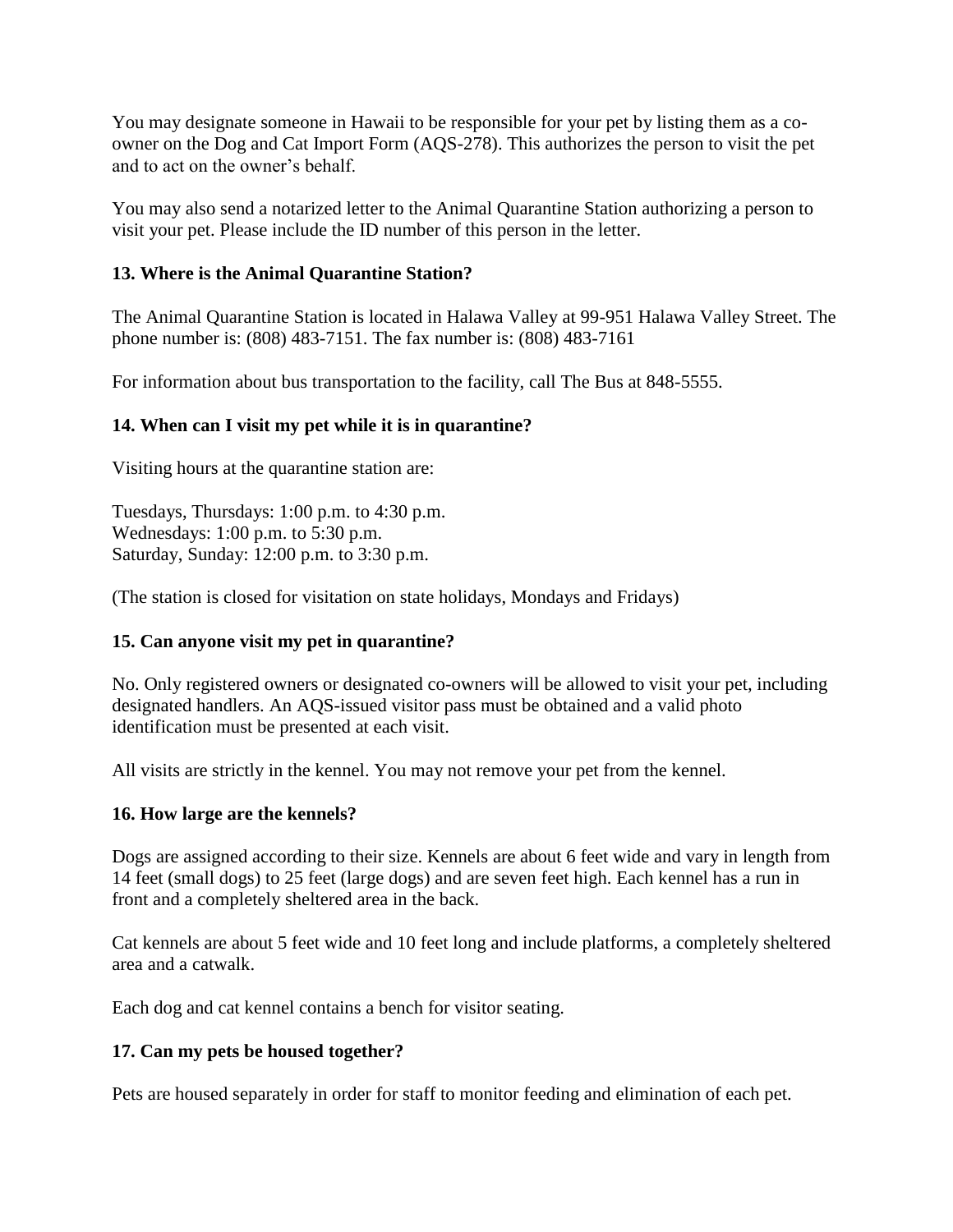Pets of the same species may be housed together if the owner accepts full responsibility for the daily feeding, cleaning, health monitoring, medicating and grooming of their pets during quarantine. Persons agreeing to provide "Complete Care" must attend to their pet's needs seven days a week. (See brochure for more information)

# **18. Can my pets be together during visitation?**

Owners may be authorized to move their pets to the same kennel during regular afternoon visits under the Multiple Pet Visitation (MPV) program. The owner must attend MVP orientation session and submit the MPV Visitation Request Form to the veterinary staff for approval. Pets must be of the same species.

# **19. What do I have to do for my pet to be quarantined under the 120-day program?**

Your pet will need to have a health certificate issued by an accredited veterinarian within 14 days prior to your pet's arrival in Honolulu. Your pet should also have a record of a current rabies and standard vaccinations against common infectious diseases, be free of parasites, treated for ticks and external parasites. (See brochure for details on specific vaccinations).

# **20. Can my pet be quarantined on Kauai, Maui or the Big Island?**

There are two satellite quarantine stations on the neighbor islands. Owners must make prior arrangements with these privately run facilities.

Kauai: Kauai Humane Society P.O. Box 3330 Lihue, HI 96766 Phone: (808) 632-0610

Big Island: Bar-King Dog Kennel P.O. Box 1184 Keaau, HI 96749 Phone: (808) 966-8733

There are no satellite facility on Maui, Molokai or Lanai. However, there are approved animal hospitals on Maui, Big Island and Kauai where pets may be quarantined.

Honolulu is the only port of entry for ALL animals. Your pet must first come to the Animal Quarantine Station on Oahu for positive identification and examination. Pets usually stay in Honolulu at least two\* days before being transferred. (\* Due to limited number of inter-island flights, pets arriving on Thursday or Friday may not be transferred until the following Monday.) In addition to the fees charged by the satellite facilities, there are also fees that are must be paid to the state prior to the pet being transferred to the satellite facility.

> $\bullet$  120-day quarantine costs – approximately \$136 (in addition to satellite station fees)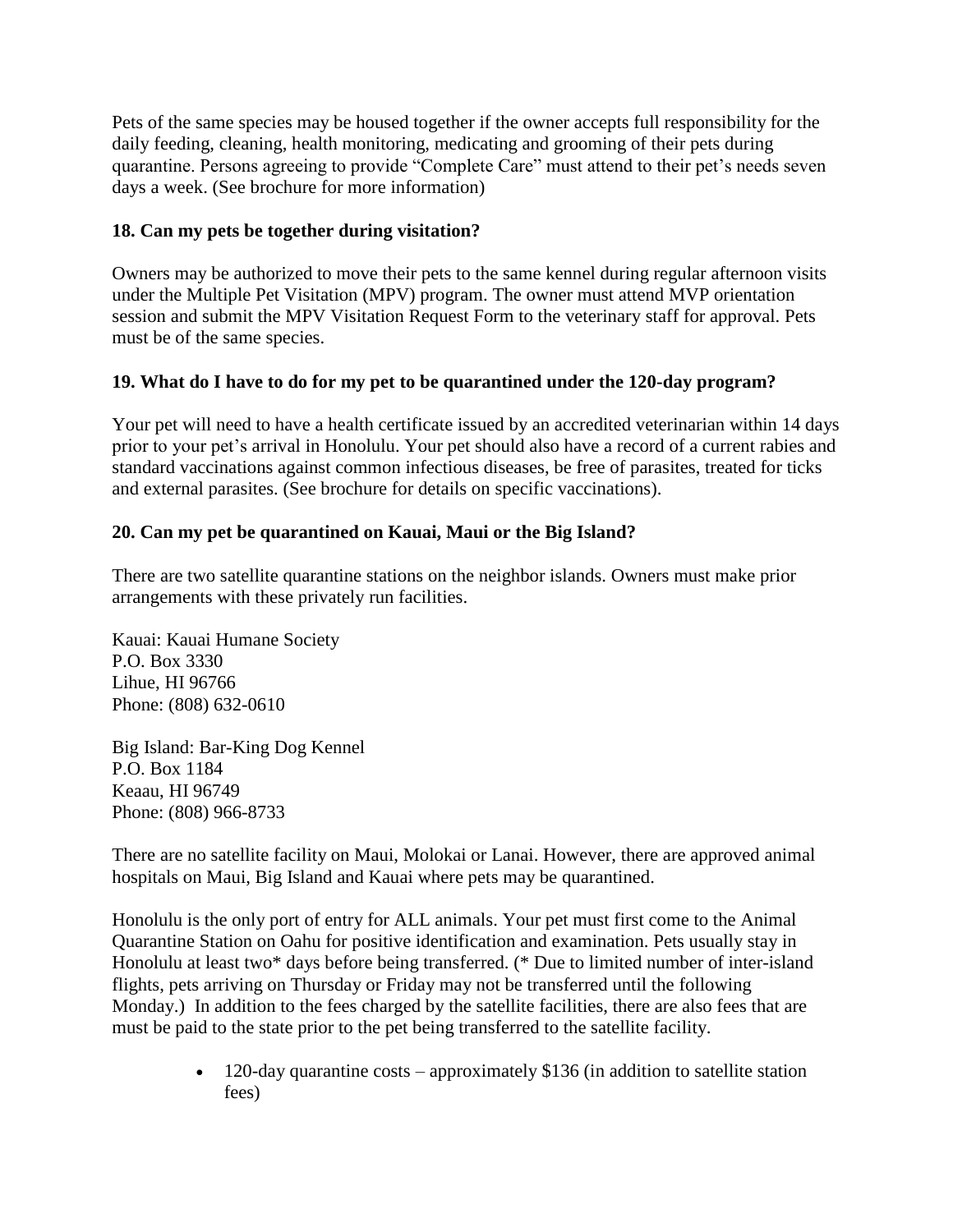#### **21. My pet has a medical condition that would be aggravated by quarantine confinement. What options are available?**

You may request that your pet be quarantined in an approved animal hospital.

Owners are responsible for making arrangements with their preferred animal hospital. A listing of animal hospitals approved to accept pets under quarantine is available on the department's website, click [here.](http://hdoa.hawaii.gov/ai/files/2013/01/AQS-20-01-2014.pdf)

Similar to procedures for pets going to satellite quarantine facilities, pets approved to complete quarantine in animal hospitals must also arrive in Honolulu first to complete entry requirements and will usually be transported to the animal hospital in about two days after applicable fees are paid.

#### **22. My pet is arriving from a foreign country, what are the requirements?**

Only pets arriving from the British Isles, Australia, Guam and New Zealand may qualify for exempt status. [Click here](http://hdoa.hawaii.gov/ai/files/2013/01/aqs-checklist-exempt.pdf) for Checklist for Pets Arriving from British Isles, Australia, Guam and New Zealand. All other pets must qualify under one of the other programs or complete the 120-day program.

# **23. I live in Hawaii and want to take my resident pet out of Hawaii for vacation and return. What do I do so my pet does not have to go through quarantine upon returning to Hawaii?**

Owners wishing to leave the State of Hawaii with their pets, and return without extended quarantine, must meet all the requirements listed for resident dogs and cats originating from Hawaii and returning for the 5-day-or-less quarantine program. The major difference for resident pets is in the requirements for the second, most recent rabies vaccination and successful rabies blood test. In addition, pet owners must submit the original health certificate issued by their veterinarian before departure from Hawaii that contains the pet's Hawaii address and date of departure.

To insure that important entry requirements are not overlooked, please use the:

#### [CHECKLIST ONLY FOR RESIDENT DOGS AND CATS ORIGINATING FROM HAWAII](http://hdoa.hawaii.gov/ai/files/2013/01/aqs-checklist-resident.pdf)  [AND RETURNING FOR THE 5-DAY-OR-LESS PROGRAM](http://hdoa.hawaii.gov/ai/files/2013/01/aqs-checklist-resident.pdf)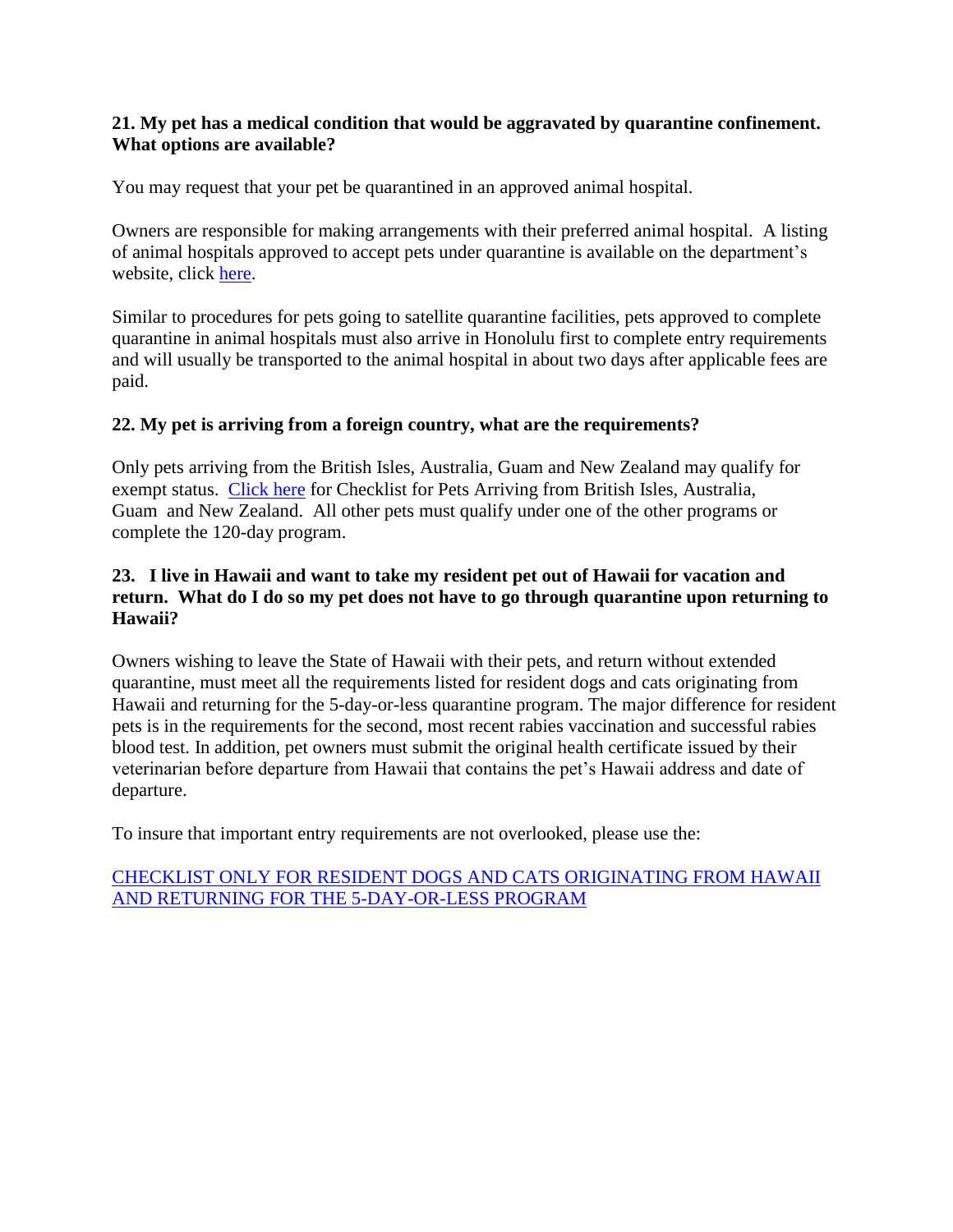# Five-Day-or-Less Program

# **ANSWERS TO FREQUENTLY ASKED QUESTIONS**

- 1. **What do I need to do to qualify my pet for the 5-day-or-less quarantine program?** A Checklist is available to assist pet owners in qualifying the pets for the 5-day-or-less program, including the provisions for direct release at the airport. To link to the Checklist, please [click here.](https://hdoa.hawaii.gov/ai/files/2013/01/5-Day-Checklist-11-2016.pdf)
- 2. **What if my pet is not able to complete the 120-day pre-arrival waiting period prior to arriving in Hawaii?**

Pets arriving in Hawaii prior to completing the 120-day waiting period will not qualify for direct airport release. All pets arriving before the eligible date of entry will be quarantined and assessed \$14.30 each day in addition to applicable program fees (usually \$224). Providing all other requirements for the 5-day-or-less program are met, the pet will be able to qualify for release under the 5-day-or-less program on the date the pet completes the 120-day waiting period.

#### 3. **If my pet arrives before the 120-day waiting period is completed on the mainland, can my pet be released when the waiting period is completed in Hawaii?**

Providing all other requirements for the 5-Day-or-less program are in compliance, the pet will then qualify to enter the 5-Day-Or-Less program on the eligible entry date. (See  $FAO(2)$ 

# 4. **Do I have to submit original documents prior to my pet's arrival or can I just bring the documents with me to the airport?**

If you seek direct release of the pet at the airport, you must submit the required original documents so that the office receives the paperwork at least 10 days prior to your pet's arrival.Only the health certificate may arrive with the pet, due to the time constraints. If you do not submit original documents ahead of time, it can prevent your pet from being released at the airport. In addition, if there is a discrepancy in the paperwork, missing documents, or external parasites are found on your pet, your pet will not be released at the airport and your pet will be transferred to the main Animal Quarantine Station until all requirements have been met.

#### 5. **Do I need to register with an approved veterinary hospital, as indicated on Form AQS-278 Dog & Cat Import Form, if I am qualifying my pet for direct release?**

If you are qualifying your pet for direct release, you do not need to register with an approved veterinary hospital. However, if your pet must be held for any significant time, you must register with an approved animal hospital.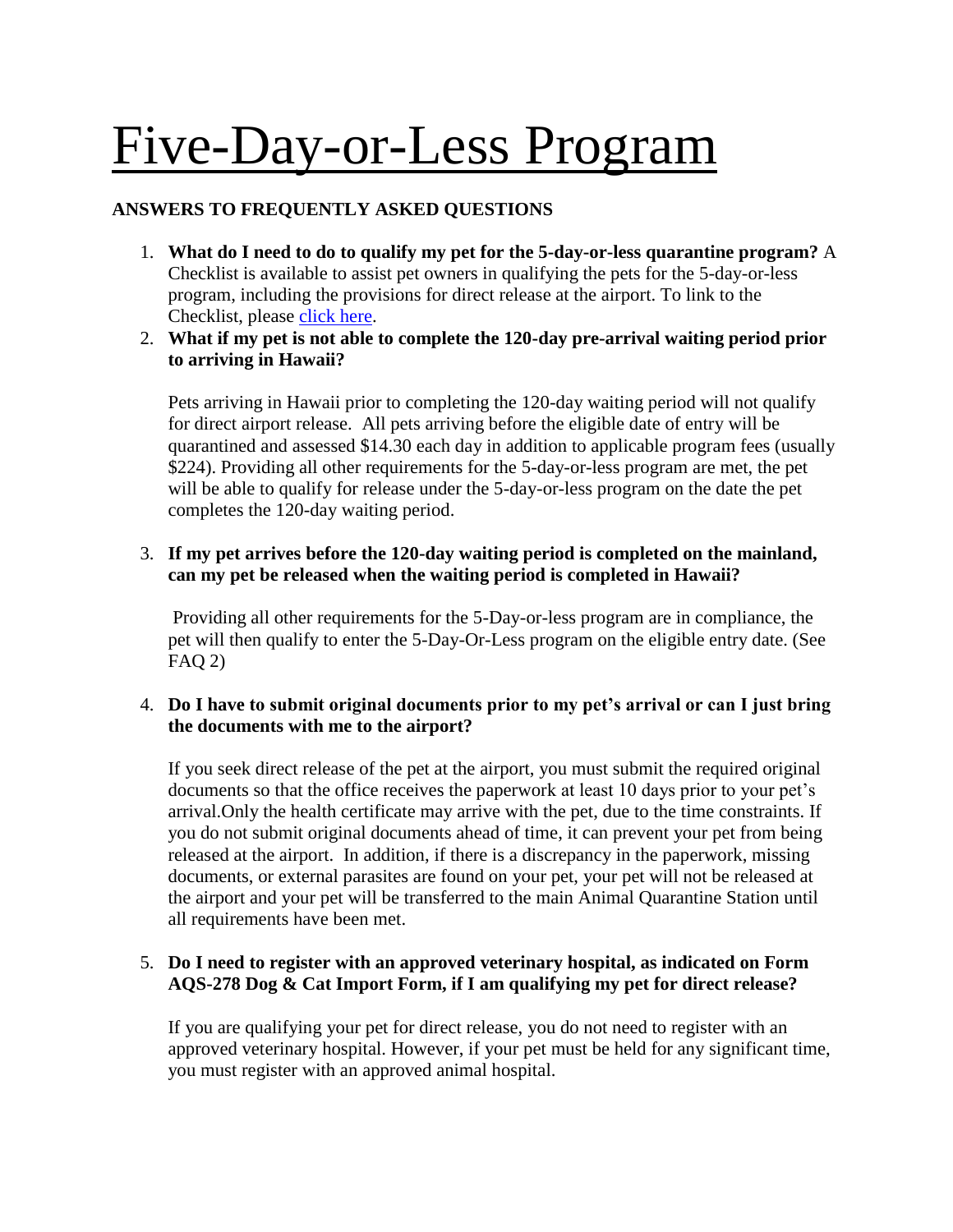#### 6. **What do we do once our plane lands?**

The airline is responsible for bringing all arriving animals to our Airport Animal Quarantine Holding Facility (AAQHF). Pets allowed to fly in the passenger cabin will be taken by airline personnel upon landing and will be transported to the AAQHF. Pets qualifying for direct release will be processed at the facility, which is located on the Ewa Service Road that runs between the Interisland Terminal and the Main Terminal. Click here for a **[Map to the AAQHF](http://hdoa.hawaii.gov/ai/files/2013/01/Map-to-AAHQF-2009.pdf)**.

#### 7. **How long does it take to process a pet for direct release at the airport?**

Processing times vary, depending on how long it takes your airline to deliver the pet to our facility and the number of pets arriving for inspection at the same time. In some cases, the airline may take up to one hour or more to deliver a pet to our facility for processing.Generally, we are able to process pets within an hour from the time the pet is received at our facility. However, problems with paperwork may significantly increase processing time.If you are booking connecting flights, it is recommended that you allow at least 4 to 5 hours.

#### 8. **I will not be traveling with the pet. Can I designate someone to pick up my pet from the airport if it qualifies for direct release?**

Yes. You may designate someone as your agent to pick up your pet from the airport for you. There are two ways you may do this:1) You must list that person's name on the notarized Form AQS-278 Dog and Cat Import Form and on the Shipmaster's Declaration Form that is required by the airline. Pets will not be released to anyone that is not listed on those forms. ID will be required. Or,2) You may also submit a notarized letter stating that your pet may be released to a specific individual.

# 9. **If I am not able to pick up my pet at the airport, will you hold my pet?**

Pets that are not directly released under the 5-day-or-less program will be taken to the main Animal Quarantine Station in Halawa Valley. If a pet stays between 0 and 5 days, the cost will be \$224. Fees for any additional days will be charged at \$18.70 per day.

#### 10. **I am a resident of Hawaii and want to take my pet out of the state on vacation. Do I have to complete the same requirements as pets arriving from the mainland?**

Pets originating in Hawaii must complete the requirements outlined in the " [CHECKLIST](http://hdoa.hawaii.gov/ai/files/2013/01/aqs-checklist-resident.pdf)  [ONLY FOR RESIDENT DOGS AND CATS ORIGINATING FROM HAWAII AND](http://hdoa.hawaii.gov/ai/files/2013/01/aqs-checklist-resident.pdf)  [RETURNING FOR THE 5-DAY-OR-LESS PROGRAM"](http://hdoa.hawaii.gov/ai/files/2013/01/aqs-checklist-resident.pdf). Two rabies vaccinations are required not less than 30 days apart, with the most recent vaccination not less than 14 days before departures from Hawaii.While a pet does not have to stay outside of Hawaii for 120 days, the OIE-FAVN rabies blood test must be passed not less than 14 days before departure from Hawaii.

#### 11. **WARNING: DUE TO VARIABILITY IN THE TIME A TESTING LABORATORY MAY TAKE TO COMPLETE A TEST, IT IS STRONGLY**